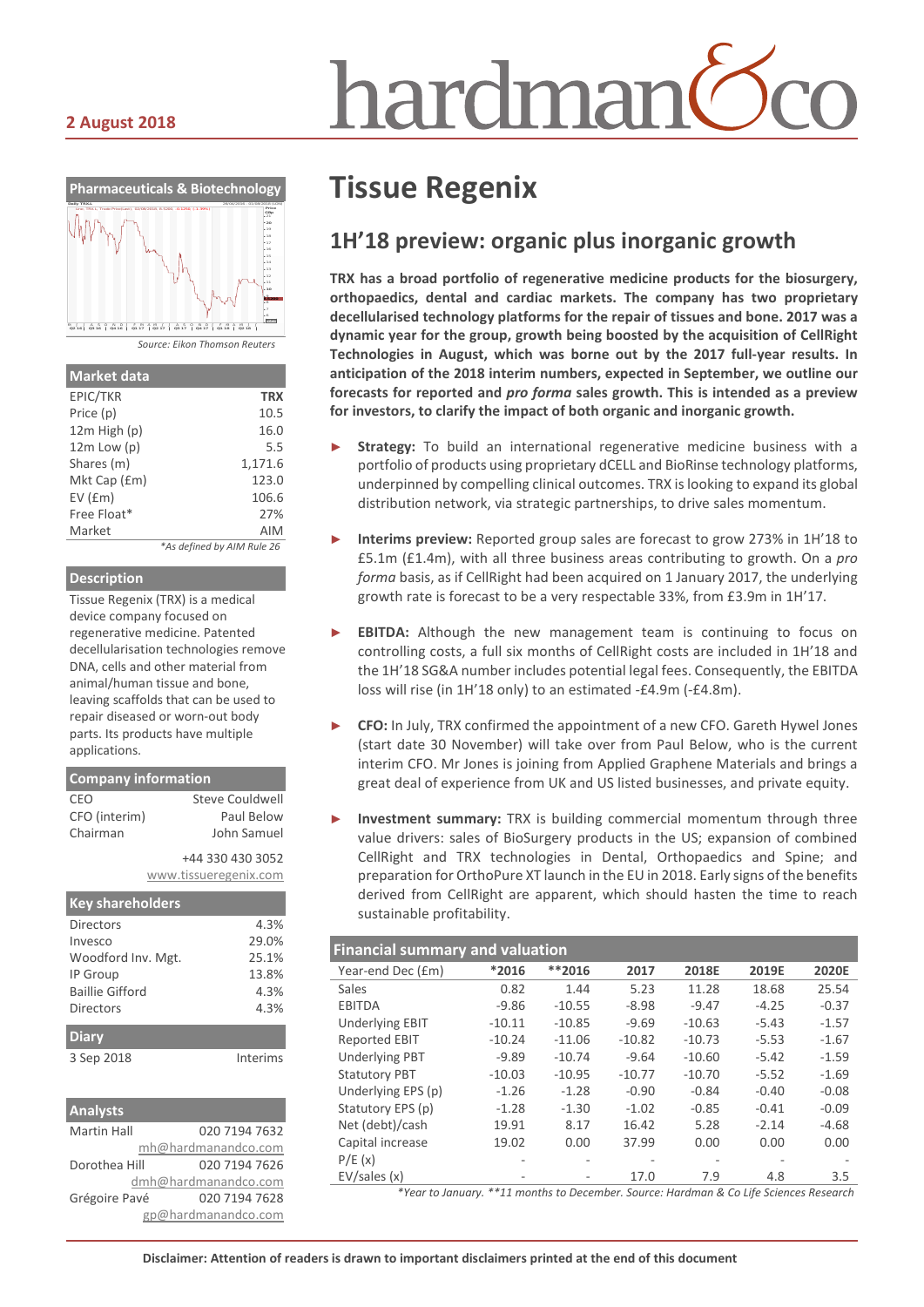## **Preview of 1H'18**

Tissue Regenix is due to release its numbers for the six-month period to the end of June 2018 this coming September. Given that this will be the first time that the CellRight acquisition is present across a complete reporting period, we have outlined below our expectations for *pro forma* sales growth, so that investors can easily recognise the contribution of the acquisition vs. organic growth.

#### **Sales**

#### *Biosurgery*

DermaPure sales are forecast to grow 37% to \$1.73m/£1.31m (\$1.07m/£0.85m), indicating that this product is continuing to gain momentum from good clinical outcome reports and from its increasing number of relationships in the US. Because of traditional period-end buying patterns in medical devices, the absolute  $\zeta$  sales number is only modestly ahead of the \$1.43m sales reported for 2H'17.

#### *Orthopaedics (CellRight)*

CellRight was acquired on 8 August 2017 (2H'17), adding the BioRinse bone decellularisation platform to the group's offering in orthopaedics. In fiscal 2017, during the early stages of integration, CellRight added \$2.86m/£2.17m to fiscal 2017 for the (just under) five-month period, which would also have included the periodend buy-in mentioned above. TRX reported earlier that CellRight had made a good start to fiscal 2018 following some new product launches. Therefore, we envisage that CellRight will, in 1H'18, see orthopaedic sales close to those reported in 2H'17.

On a *pro forma* basis, CellRight had sales of \$6.5m/£5.1m in 2017, which, based on information provided at the time of the acquisition, we estimate to have a 1H:2H split of \$3.1m:\$3.4m. For 1H'18, we are forecasting 23% growth over the estimated *pro forma* number to \$4.0m/£3.0m.

#### *GBM-V*

Given the demand, and the resolution of some raw material supply issues, we are forecasting 50% growth at GBM-V in Germany to €0.88m/£0.79m (€0.61m/£0.52m).

For the whole group, therefore, sales are forecast to grow 33% on a *pro forma* basis to £5.1m (£3.9m), versus 273% on a reported basis (£1.38m in 1H'17).

| 1H'17 pro forma vs 1H'18E |                       |              |                                                                                                                                                                                                                                                                                                                                                     |  |  |
|---------------------------|-----------------------|--------------|-----------------------------------------------------------------------------------------------------------------------------------------------------------------------------------------------------------------------------------------------------------------------------------------------------------------------------------------------------|--|--|
| <b>Business unit</b>      | 1H'17 pro forma sales | 1H'18E       | Estimated pro forma growth                                                                                                                                                                                                                                                                                                                          |  |  |
| Orthopaedics              | \$3.1m/E2.5m          | \$4.0m/E3.0m | $+23%$                                                                                                                                                                                                                                                                                                                                              |  |  |
| Group                     | £3.9m                 | £5.1m        | $+33%$                                                                                                                                                                                                                                                                                                                                              |  |  |
|                           |                       |              | $\overline{a}$ , $\overline{a}$ , $\overline{a}$ , $\overline{a}$ , $\overline{a}$ , $\overline{a}$ , $\overline{a}$ , $\overline{a}$ , $\overline{a}$ , $\overline{a}$ , $\overline{a}$ , $\overline{a}$ , $\overline{a}$ , $\overline{a}$ , $\overline{a}$ , $\overline{a}$ , $\overline{a}$ , $\overline{a}$ , $\overline{a}$ , $\overline{a}$ , |  |  |

*Pro forma: estimates as if CellRight acquisition made on 1 January 2017 Source: Hardman & Co Life Sciences Research*

#### **EBITDA**

EBITDA losses are expected to, temporarily, increase in 1H'18, to -£4.9m (-£4.8m). This is due to £0.5m in potential legal fees, which we have allowed for in the SG&A for 1H'18, and a full six months of CellRight costs, also included in 1H'18.

#### **Conclusion**

TRX is expected to report strong *pro forma* sales growth (33%) in 1H'18. Coupled with careful cost control, this will continue its trend towards sustainable profitability.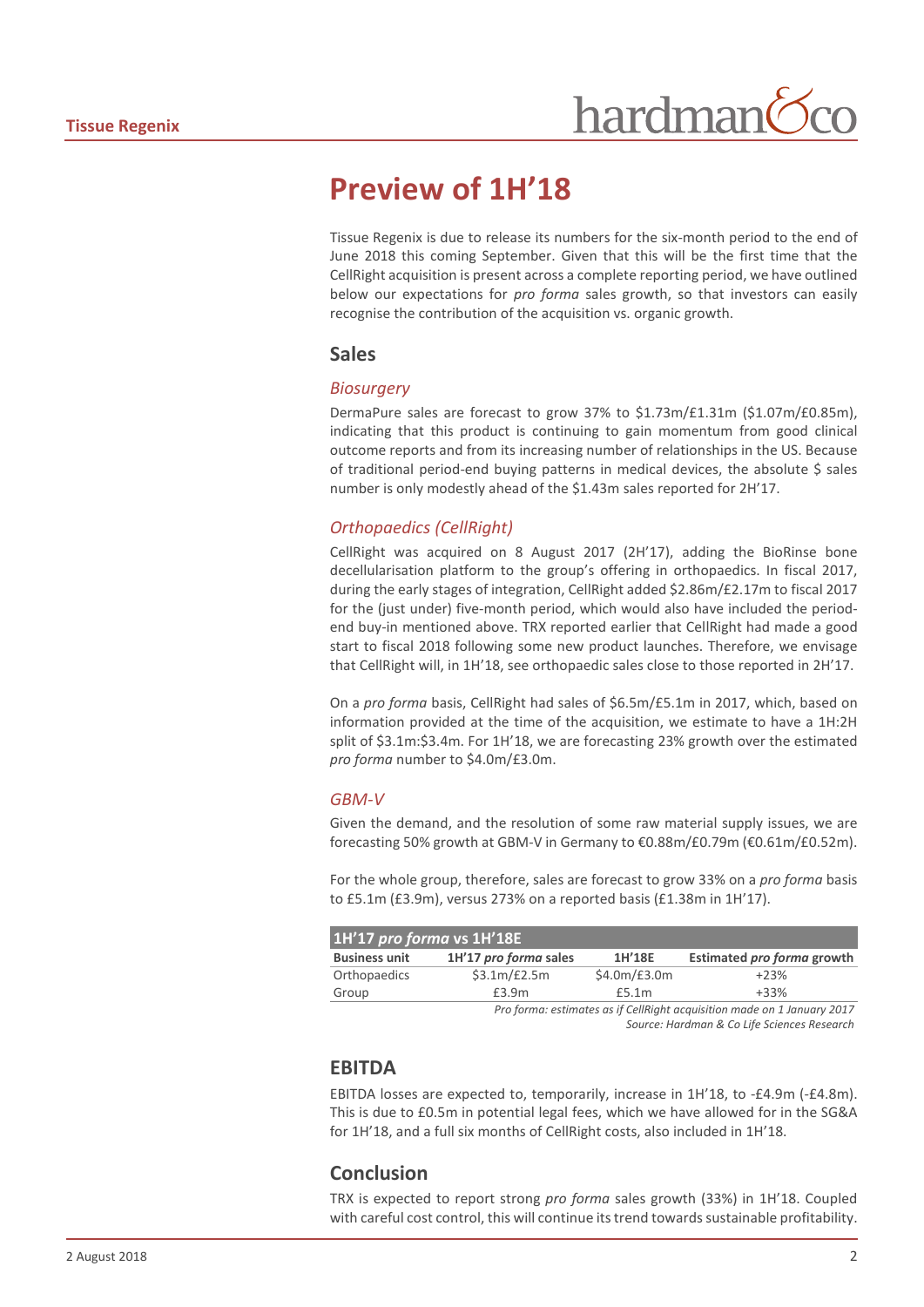## **Financial summary – half years**

- ► **Sales:** Steady half-year -on -half-year group sales growth, driven by all business units, including Biosurgery in the US, the GBM-V tissue bank in Europe, and now Orthopaedics in the US (CellRight).
- ► **Orthopaedics:** Currently, all sales for the orthopaedics business are being made in the US. 2H'17 contains only five months' of CellRight sales, which alters the reported half-year growth pattern.
- ► **SGA:** A full six months of CellRight costs, plus potential legal fees within SG&A, are accounted for in 1H'18, which means that the EBITDA loss temporarily increases for 1H'18, to a forecast -£4.9m (-£4.8m).

| Financial summary: half-year analysis |         |         |         |                                             |  |
|---------------------------------------|---------|---------|---------|---------------------------------------------|--|
| Year-end Dec (£m)                     | 1H'17   | 2H'17   | 1H'18E  | 2H'18E                                      |  |
| GBP:USD                               | 1.251   | 1.327   | 1.318   | 1.364                                       |  |
| <b>Biosurgery</b>                     | 0.85    | 1.08    | 1.31    | 1.71                                        |  |
| Orthopaedics                          | 0.00    | 2.17    | 3.03    | 3.46                                        |  |
| GMB-V                                 | 0.52    | 0.61    | 0.79    | 0.98                                        |  |
| <b>Sales</b>                          | 1.38    | 3.86    | 5.13    | 6.15                                        |  |
| COGS                                  | $-0.51$ | $-2.12$ | $-2.35$ | $-2.79$                                     |  |
| <b>Gross profit</b>                   | 0.87    | 1.74    | 2.79    | 3.36                                        |  |
| Gross margin                          | 63.1%   | 45.1%   | 54.3%   | 54.7%                                       |  |
| SG&A                                  | $-4.43$ | $-5.18$ | $-6.50$ | $-6.27$                                     |  |
| R&D                                   | $-1.45$ | $-1.24$ | $-1.77$ | $-2.23$                                     |  |
| <b>Underlying EBITDA</b>              | $-4.80$ | $-4.41$ | $-4.91$ | $-4.56$                                     |  |
| Depreciation                          | $-0.21$ | $-0.27$ | $-0.28$ | $-0.28$                                     |  |
| Amortisation                          | 0.00    | 0.00    | $-0.30$ | $-0.30$                                     |  |
| Other income                          | 0.00    | 0.00    | 0.00    | 0.00                                        |  |
| <b>Underlying EBIT</b>                | $-5.01$ | $-4.68$ | $-5.49$ | $-5.14$                                     |  |
| Share-based costs                     | $-0.14$ | 0.11    | $-0.05$ | $-0.05$                                     |  |
| <b>Exceptional items</b>              | $-0.30$ | $-0.80$ | 0.00    | 0.00                                        |  |
| Statutory operating profit            | $-5.44$ | $-5.37$ | $-5.54$ | $-5.19$                                     |  |
| Net interest                          | 0.00    | 0.00    | 0.00    | 0.00                                        |  |
| Other                                 | 0.02    | 0.03    | 0.01    | 0.01                                        |  |
| Pre-tax profit                        | $-4.99$ | $-4.65$ | $-5.47$ | $-5.13$                                     |  |
| Extraordinary items                   | 0.00    | 0.00    | 0.00    | 0.00                                        |  |
| Reported pre-tax                      | $-5.43$ | $-5.34$ | $-5.52$ | $-5.18$                                     |  |
| Tax payable/credit                    | 0.66    | 0.66    | 0.35    | 0.66                                        |  |
| <b>Underlying net income</b>          | $-4.33$ | $-3.99$ | $-5.12$ | $-4.47$                                     |  |
| Statutory net income                  | $-4.77$ | $-4.68$ | $-5.17$ | $-4.52$                                     |  |
| Ordinary 0.5p shares:                 |         |         |         |                                             |  |
| Weighted average (m)                  | 760.7   | 1,080.3 | 1,171.1 | 1,171.3                                     |  |
| Underlying basic EPS (p)              | $-0.57$ | $-0.37$ | $-0.44$ | $-0.38$                                     |  |
| Statutory basic EPS (p)               | $-0.63$ | $-0.43$ | $-0.44$ | $-0.39$                                     |  |
| Net cash                              | 3.61    | 16.42   | 10.87   | 5.28                                        |  |
|                                       |         |         |         | Source: Hardman & Co Life Sciences Research |  |